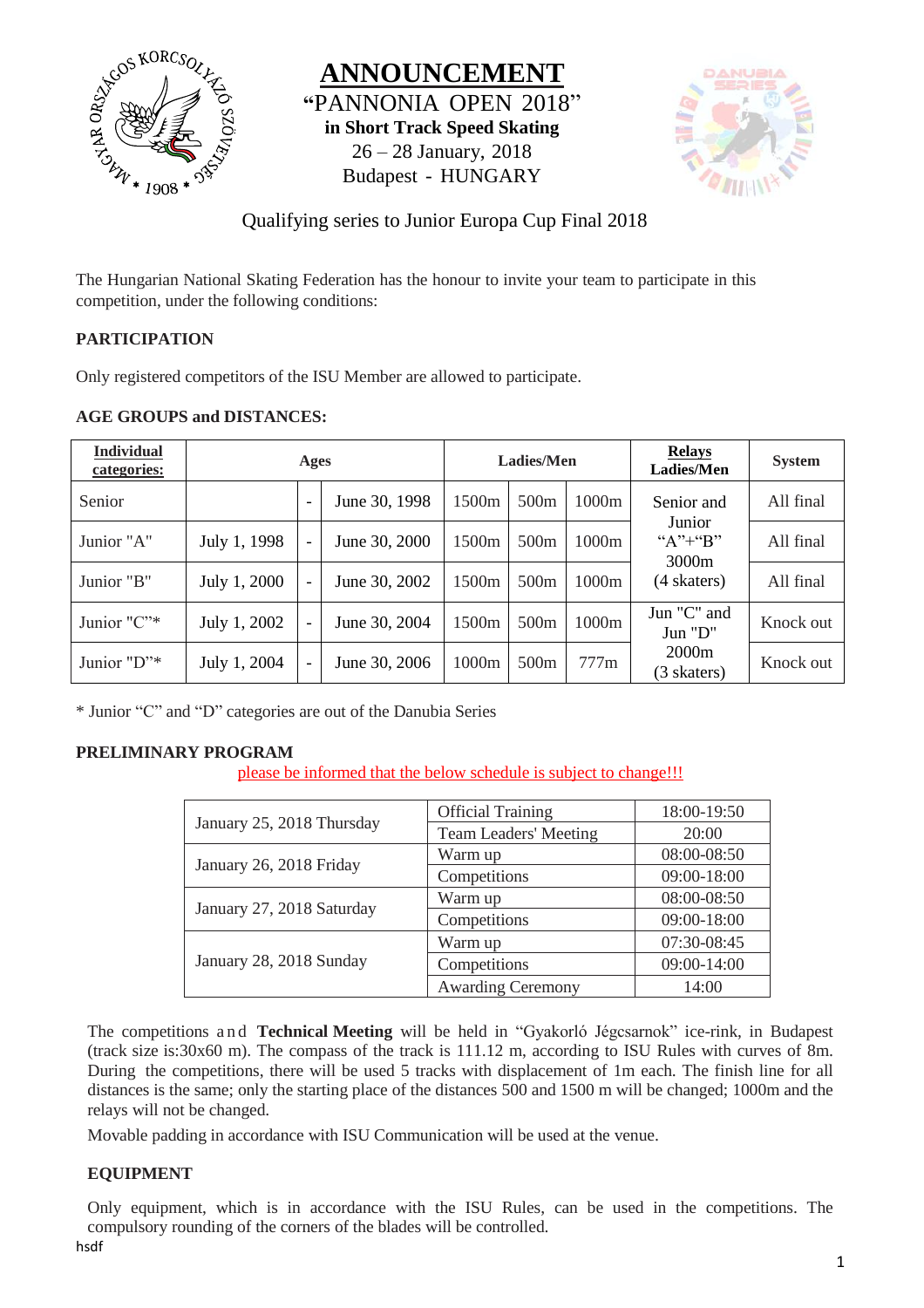#### **ENTRIES**

#### **The entries must be in accordance to Regulation 205 Danubia Open Memorandum 2017-2018**

- a) Individual entries: each ISU Member has the right to enter skaters according to ISU Regulations (Rule 109). Clubs may only enter skaters through their respective Member federations.
- b) Entries shall be communicated to the Organizing Committee at the latest fourteen (14) days before the first day of the competition **11 January, 2018** and must contain:
	- $\Box$  The title of the competition;
	- $\Box$  The name of the Club and ISU Member making the entry;
	- $\Box$  The number of athletes in each category;
	- $\Box$  The number of coaches and team leaders:
	- $\Box$  A financial statement by the respective Club/ISU Member that all costs occurred will be covered.
- c) Final entries shall be communicated to the Organizing Committee at the latest on the fifth (5) day before the first day of the competition and can only be made electronically through the [www.shorttracklive.info](http://www.shorttracklive.info/) website and must clearly state:
	- $\Box$  The given name (first) and surname of the competitor;
	- $\Box$  Date of birth of each competitor;
	- $\Box$  Data requested for seeding purposes;
	- $\Box$  The date and time of arrival and departure of competitors and those accompanying them;
	- $\Box$  A financial statement by the respective Club/ISU Member that all costs occurred will be covered.
- d) Skaters will only be able to compete in the age category based on their birth date or one age category higher as determined in the announcement. The skaters must compete in the same age category throughout the whole season.
- e) Relay entries: each Club and/or the respective ISU Member have the right to enter one relay team of 5 (4 + 1 substitute) competitors per category.
- f) Skaters who are entered in the relay event must also participate in the individual events.

The **Final Entry Forms** must be sent to the Competition Office not later than **21 January, 2018.** You are kindly requested to send the Entry Forms to the following address:

| ORGANIZING COMMITTEE            | <b>COMPETITORS STEWARD</b> |
|---------------------------------|----------------------------|
| <b>HNSF - MOKSZ</b>             | Mr. BODA, Csaba            |
| Ms VÁRADI, Orsolya              |                            |
| H-1143 BUDAPEST, STEFÁNIA ÚT 2. |                            |
| Tel. $+36$ 1 252 2369           | Tel: $+36209326400$        |
| <b>Fax:</b> $+36$ 1 251 2279    |                            |
| E-mail: info@hunskate.hu        | bodacs@freemail.hu         |

#### **ENTRY FEE: EUR 25,- / person Please make sure to transfer the money to the following account:**

| Name of the Bank:  | MKB Bank Zrt.                                            |
|--------------------|----------------------------------------------------------|
| Bank account name: | MOKSZ.                                                   |
| Bank swift code:   | <b>MKKB HU HB</b>                                        |
|                    | EUR IBAN account number: HU94 10300002-50100124-21004884 |

When transferring the amount through the bank, please write in the message area: **Pannonia 2018 – "***name of ISU Member"*

Helmet covers and transponders will be given to the Teams at the Technical Meeting for a deposit of **50,- EUR / team** which has to be paid in cash at the venue.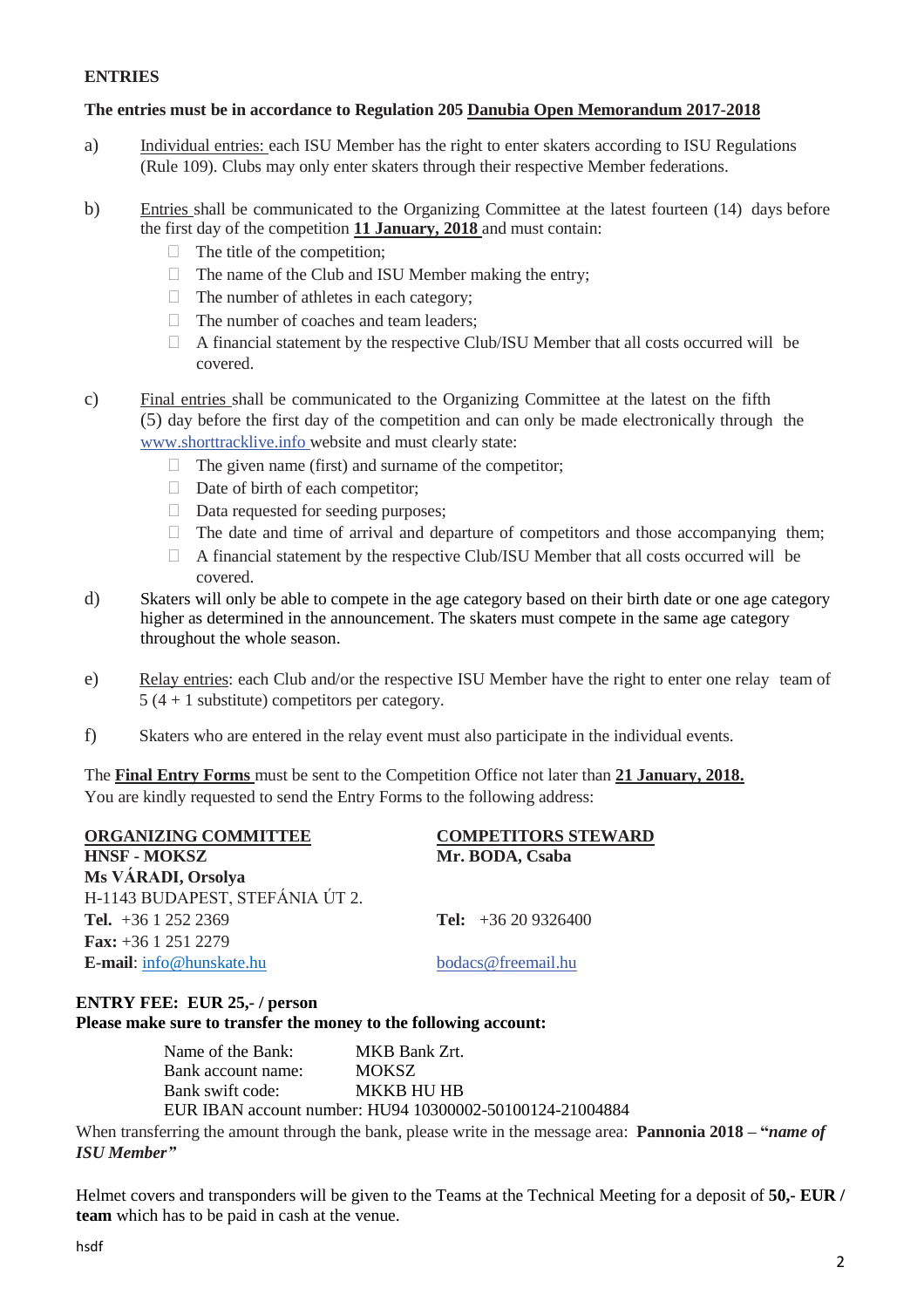The first three-placed competitors of the **individual** competition in the overall ranking will receive medals accordingly. The skaters of the first three-placed **relay teams** of each category will be awarded with medals respectively.

### **LIABILITY**

Each competitor participating in the competition at his/her own risk and assurance. The competition is completely open for all ISU Members.

#### **HOTEL ACCOMODATION**

The participating Teams are responsible for their board and lodging expenses (hotel and meals). The Organising Committee can recommend the following accommodations with the below special rates:

#### **Official Hotels and Room-rates**

#### **Lion's Garden Hotel \*\*\*\***

H-1146 Budapest, Cházár András utca 4.

*Hotel room per person with full board (in double room and three-bed rooms): 50 Euro/night/person (for guests of Lion's Garden - breakfast and dinner are at the hotel, lunch will be served at the ice rink.) (this rate is only available in case of booking through the Organizing Committee and are available in limited numbers.)*

#### **Hotel Hungaria City Center\*\*\*\***

H-1074 Budapest, Rákóczi út 90.

*Hotel room per person with full board (in double room and three-bed rooms): 50 Euro/night/person (for guests of Hotel Hungaria City Center - breakfast and dinner are at the hotel, lunch will be served at the ice rink.)*

*(this rate is only available in case of booking through the Organizing Committee and are available in limited numbers.)*

These hotel expenses must be paid to the Organising Committee in advance upon arrival. Accepted payment methods: Cash payment, Bank transfer (only in advance), Credit card (special info below)

Credit card payment

Accepted credit cards: Visa, Visa Electron, V Pay, Mastercard, Maestro. Please note that American Express is not accepted. In case of credit card payment the OC will charge +5% for the occurring banking fees.

#### **Other Accommodation and meals (all teams have to order by themselves):**

#### **Zugló Hotel\*\*\***

H-1149 Budapest, Nagy Lajos király útja 204. E-mail[: sales@zuglohotel.hu](mailto:sales@zuglohotel.hu) *Reservation code: ST Pannonia Cup 2018* **In double or triple Room (without breakfast): HUF 6000,-/day/pax (appr. 20 Eur)**

**Buffet Breakfast: HUF 1000,- / day / person (appr. 3 Eur)**

#### **Lunch at the ice rink**

It is possible to order warm lunch at the ice rink for all competition days. The price is 7 Euros / person / meal. *If you stay at Hotel Hungaria City Center or Hotel Lions Garden, you don't have to order lunch, it is included in the price.*

The Organizing Committee is looking forward to welcoming you in Budapest!

Budapest 2017

Mr KÓSA, Lajos Mr ORENDI, Mihály

HNSF President General Director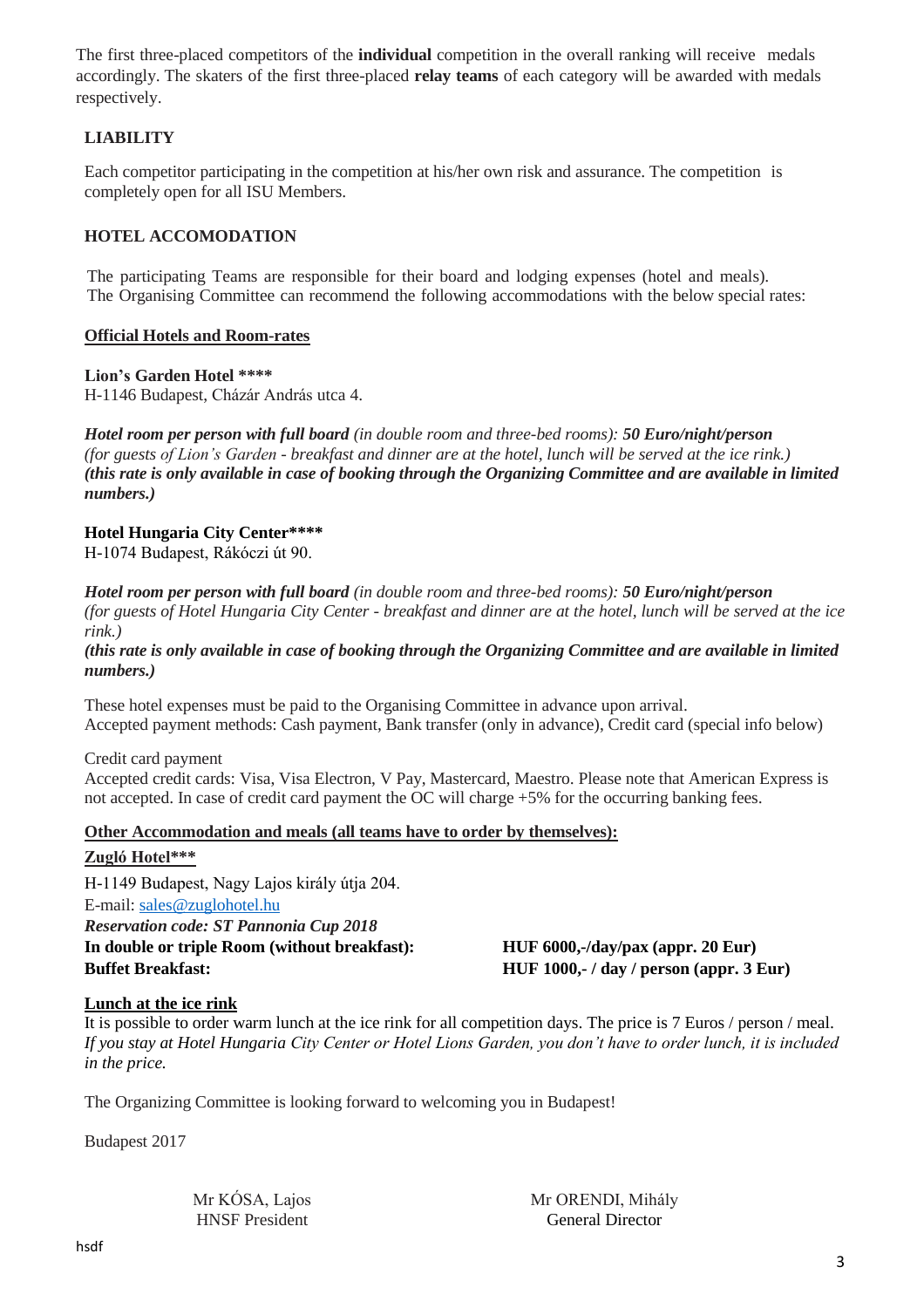# **HOTEL AND MEAL SHEET Lions Garden Hotel / Hotel Hungaria City Center "**PANNONIA OPEN 2018" **in Short Track Speed Skating** January 26 - 28, 2018 Budapest - HUNGARY

Qualifying series to Junior Europa Cup Final 2018

## **To be returned before: January 15, 2018**

**Name of ISU Member:**

|                |  | SENIOR: JUNIOR:   NOVICES OFFICIALS: |
|----------------|--|--------------------------------------|
| <b>LADIES:</b> |  |                                      |
|                |  |                                      |

**MEN:**

#### **Full-board order:**

Name of Hotel (please underline): Lion' Garden Hotel / Hotel Hungaria City Center

Date of Arrival:

Date of Departure:

Number of double rooms:

Number of three bed rooms:

#### **Meal order (only for those who do not take full board offer above):**

|                                  | $26th$ January 2018   27 <sup>th</sup> January 2018   28 <sup>th</sup> January 2018 |  |
|----------------------------------|-------------------------------------------------------------------------------------|--|
| Warm lunch (for how many people) |                                                                                     |  |

Contact Person: Email:

Phone Number:

Date: